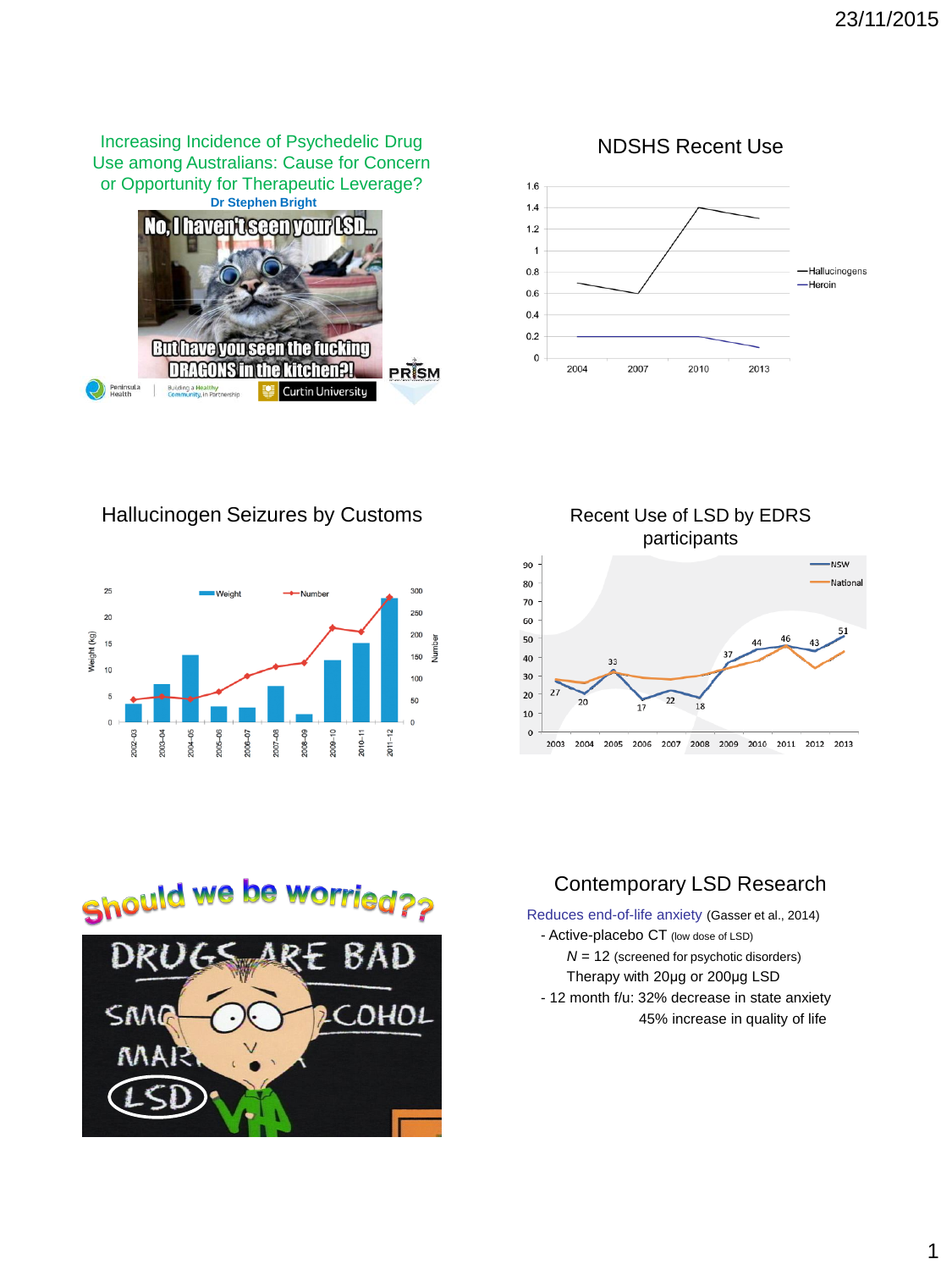# Contemporary Psilocybin Research

### John Hopkins Studies

Induces a Spiritual Experience (Griffiths et al.,, 2006, 2008; MacLean et al., 2011)

- RCT using Methylphenidate: *N* = 53
- 14 month f/u: 58% & 67% (top 5 experiences)
- **-** Personality changes (increased openness)



## Contemporary Psilocybin Research

### John Hopkins Studies

Induces a Spiritual Experience (Griffiths et al., 2006, 2008)

- RCT using Methylphenidate: *N* = 53
- 14 month f/u: 58% & 67% (top 5 experiences)
- Personality changes (increased openness)

Reduces end of life anxiety (Grob et al., 2011; Griffiths et al., underway)

- open label, *N =* 12; open label, *N =* 44

Smoking cessation (Johnson et al., in press)

- open label, *N =* 15
- 80% of participants smoke free at 6/12 (cf. 23% Varenicline)

## Contemporary Psilocybin Research

#### Other Studies:

Cluster Headaches (Sewell et al.,2006)

- Naturalistic study: *N* = 56

- 85% aborted, 90% reduction, 50% remission

#### OCD (Moreno et al., 2006)

- Open Label, *N* = 9 administered 4 separate doses
- Decreases in symptomology up to 24hrs later

Alcohol Dependence (Bogenshutz et al., in press)

- Open Label, *N* = 10
- 12 sessions: 7 MET & 2 psilocybin (+ prep & debrief)



### Psychedelic Therapy in AOD? Jungian Therapy